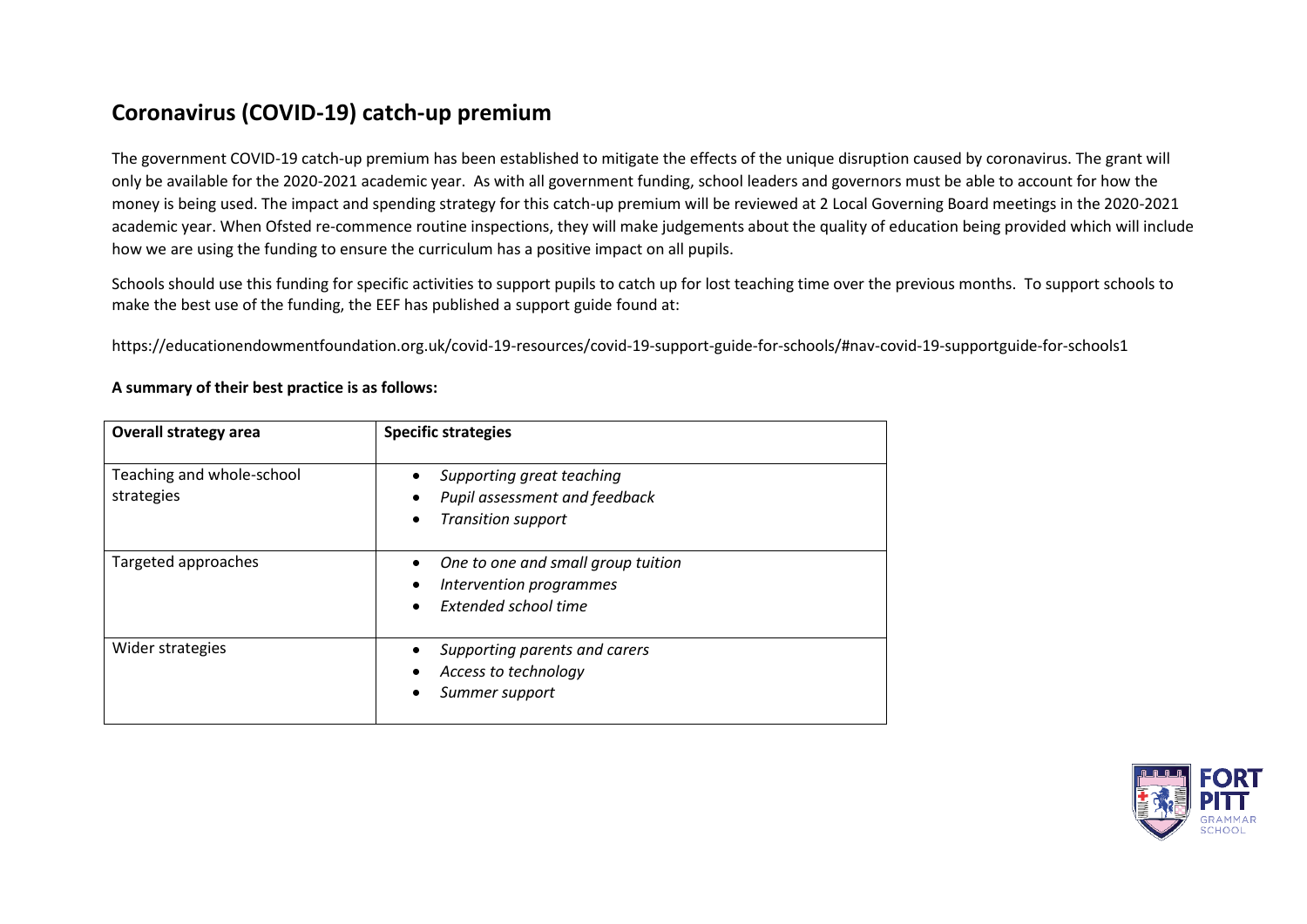| Coronavirus (COVID-19) catch-up premium<br>strategy outline for: | <b>Fort Pitt Grammar School</b> |
|------------------------------------------------------------------|---------------------------------|
| <b>Head Teacher</b>                                              | Nicky Archer                    |
| <b>Chair of Governors</b>                                        | <b>Martin Stanford</b>          |
| <b>Allocation of Catch-up Premium</b>                            | £50,320.                        |

| <b>Strategy Area</b> | <b>Specific Strategy</b>        | <b>Success Criteria</b>        | Cost   | Evaluation             | Impact (T1 and 2)         |
|----------------------|---------------------------------|--------------------------------|--------|------------------------|---------------------------|
| <b>Teaching</b>      | Use of online packages in       | Data collection drops          |        | Ongoing reviews based  | Students enjoying use of  |
|                      | Maths such as Hegarty, Science  | Feedback for intervention      | £6000  | on effectiveness of    | on-line resources - data  |
|                      | and MFL Kerboodle to improve    | meetings                       |        | software               | interventions show        |
|                      | knowledge and identify gaps in  | Improvements in progress with  |        |                        | maintaining progress      |
|                      | understanding.                  | other students nationally      |        |                        |                           |
| <b>Teaching</b>      | Refocus on curriculum maps      | Revised and adapted maps and   |        | Ongoing developments   | Strongly focussed lessons |
|                      | and learning journeys as they   | learning journeys              |        | being reviewed at      | based on observations &   |
|                      | are adapted in the light of     |                                | £25000 | departmental and LT    | learning walks and work   |
|                      | Covid-19 and impact on          |                                |        | level                  | scrutiny                  |
|                      | associated resources            |                                |        |                        |                           |
| <b>Teaching</b>      | Form tutor time for quizzes and | Retrieval impact on learning   |        | Review Term 2 and      | Students engage well in   |
|                      | literacy/numeracy tasks to      | starting from beginning of the |        | then assess impact for | form time                 |
|                      | improve levels of general       | day                            | £4,500 | Term 3 and 4           |                           |
|                      | knowledge, literacy and         |                                |        |                        |                           |
|                      | numeracy gaps                   |                                |        |                        |                           |

| <b>Strategy Area</b> | <b>Specific Strategy</b>        | <b>Success Criteria</b>       | Cost | Evaluation                | Impact (T1 and 2)       |
|----------------------|---------------------------------|-------------------------------|------|---------------------------|-------------------------|
| Targeted             | Use of Teams to provide in      | Materials accessed stored on  |      | Staff utilising Teams for | Students have a varied  |
| academic             | school "live lessons" and       | Teams, together with feedback |      | marking, setting work,    | diet which is enhancing |
| support              | feedback interventions          | on work as well               |      | discussing work and       | academic opportunities  |
|                      | outside of school with revision |                               |      | more online lessons       |                         |
|                      | materials produced and          |                               |      |                           |                         |
|                      | disseminated                    |                               |      |                           |                         |